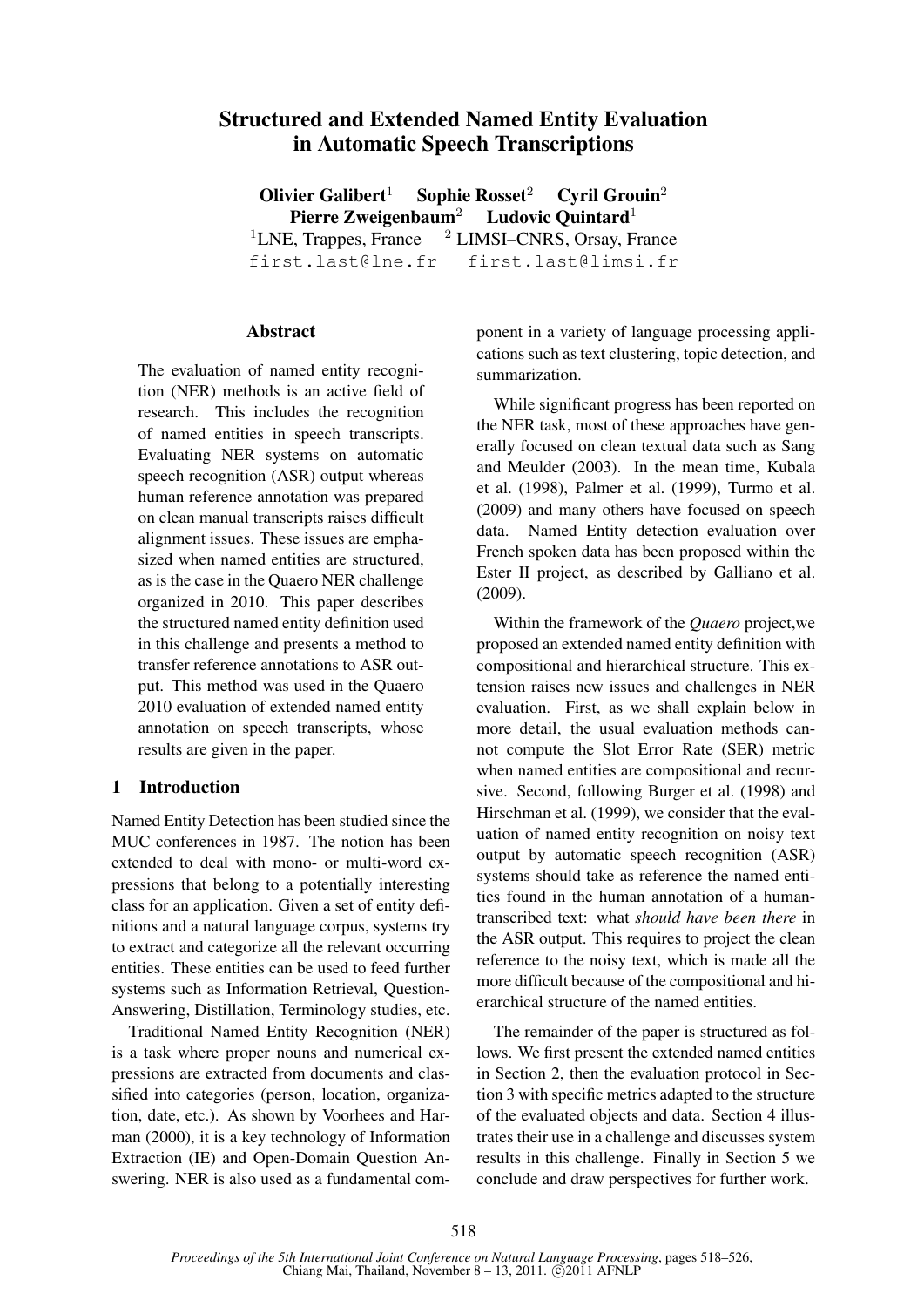## 2 Extended Named Entities

In this section, we present our extension to named entities, starting with related work (Section 2.1) and specifying their scope (Section 2.2). Our entities are hierarchical (Section 2.3) and compositional (Section 2.4). Section 2.5 provides a discussion of the issues they raise in the evaluation of named entity recognition from speech transcripts.

## 2.1 Named Entity Types

Named Entity recognition was initially defined as recognizing proper names (Coates-Stephens, 1992). Since MUC-6 (Grishman and Sundheim, 1996), named entities are proper names categorized into three major classes: persons, locations and organizations. Proposals have been made to sub-divide these entities into finer-grained classes. For example, politicians for the person class by Fleischman and Hovy (2002) or cities for the location class by Fleischman (2001) as well as Lee and Lee (2005).

The CONLL conference added a miscellaneous type which includes proper names outside the previous classes. Some classes are sometimes added, e.g. product by Bick (2004). Some numerical types are also often described and used in the literature: date, time, and amounts (money and percents in most cases).

Specific entities have been proposed and handled for some tasks, e.g. language and shape by Rosset et al. (2007), or email address and phone number (Maynard et al., 2001). In specific domains, entities such as gene, protein, DNA etc. are also addressed (Ohta, 2002) and campaigns are organized for gene/protein detection (Kim et al., 2004; Galibert et al., 2010)). More recently larger extensions have been proposed: Sekine (2004) defined a complete hierarchy of named entities containing about 200 types.

## 2.2 Scope

Named Entities often include four major groups: name, quantity, date and duration. The overall task in which we frame information extraction is the extraction of entities and relations to build a fact base from news sources. We thus decided to start from the traditional named entities used in information extraction from newspaper corpora. We then included named entities extensions proposed by Sekine (2004) for products and Galliano et al. (2009) for functions, and we extended the definition of named entities to some expressions which are not composed of proper names (e.g., phrases built around substantives).

In this work, we decided to extend the coverage of the named entities rather than sub-dividing the existing classes as it has been done in previous work. As we aimed to build a fact database from news data, we chose to support new kinds of entities (time, function, etc.) in order to extract a maximum of information from the corpus we processed. Compared to existing named entity structuration, our approach is more general than the extensions that have been done for specific domains, and is simpler than the complete hierarchy defined by Sekine (2004). This structure allows us to cover a large amount of named entities with a basic categorization so as to be quickly suitable for all further annotation work. The extended named entities we defined are both hierarchical and compositional (Grouin et al., 2011). This hierarchical and compositional nature of the extended named entities imply a specific method when evaluating system outputs (see Section 3).

## 2.3 Hierarchy

We used two kinds of elements: types and components. The types with their subtypes categorize a named entity. While types and subtypes were used previously, we consider that structuring the contents of an entity (its components) is important too. Components categorize the elements inside a named entity.

Types and subtypes refer to the general category of a named entity. They give general information about the annotated expression. The taxonomy is composed of 7 types and 32 sub-types:

- Person: *pers.ind* (invidual person), *pers.coll* (collectivity of persons);
- Location: administrative (*loc.adm.town, loc.adm.sup*) and physical (*loc.phys.geo, loc.phys.hydro, loc.phys.astro*);
- Organization: *org.ent* (services), *org.adm* (administration);
- Amount: quantity (with unit or general object), duration;
- Time: date *time.date.abs* (absolute date: "November 8, 2011"), *time.date.rel* (date relative to the discourse: "yesterday"), and hour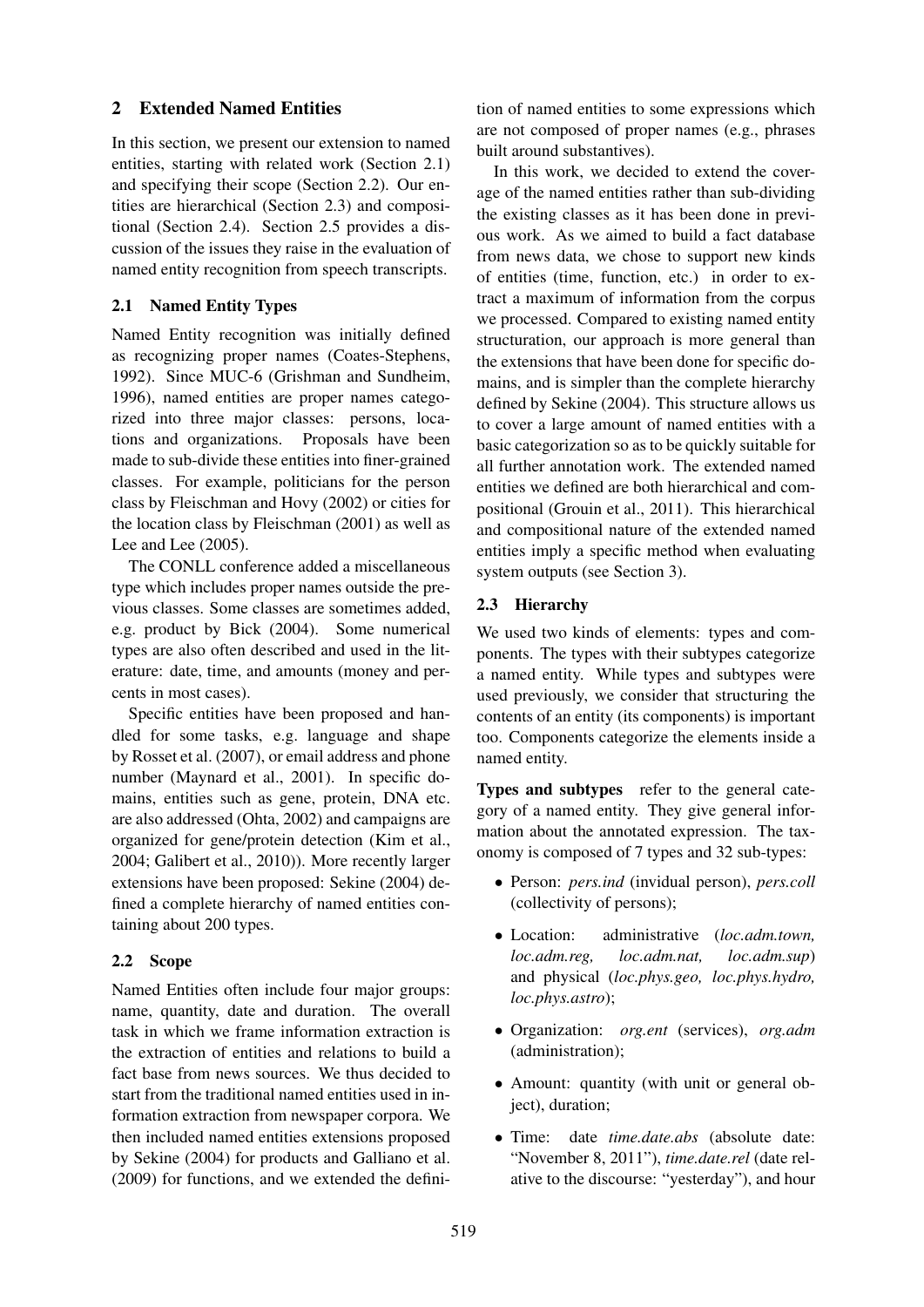*time.hour.abs* (absolute hour), *time.hour.rel* (hour relative to the discourse);

- Production: *prod.object* (manufactury object), *prod.art* (artistic products), *prod.media* (media products), *prod.fin* (financial products), *prod.soft* (software), *prod.award, prod.serv* (transportation route), *prod.doctr* (doctrine), *prod.rule* (law);
- Functions: *func.ind* (individual function), *func.coll* (collectivity of functions).

Types and subtypes constitute the first level of annotation. They refer to a general segmentation of the world into major categories. Within these categories, we defined a second level of annotation we call *components*.

Components can be considered as clues that help the annotator (human or system) to produce an annotation: either to determine the named entity type (e.g. a first name is a clue for the *pers.ind* named entity subtype), or to set the named entity boundaries (e.g. a given token is a clue for the named entity, and is within its scope, while the next token is not a clue and is outside its scope). Components are second-level elements, and can never be used outside the scope of a type or subtype element.

An entity is thus composed of components that are of two kinds: transverse components that can fit each type of entity, and specific components only used for a reduce set of components:

- 1. Transverse components
	- *name* (the entity name),
	- *kind* (hypernym of the entity),
	- *qualifier* (a qualifying adjective),
	- *demonym* (inhabitant or ethnic group name),
	- *val* (a number),
	- *unit* (a unit),
	- *object* (an object),
	- *range-mark* (a range between two values).
- 2. Specific components
	- *name.last, name.first, name.middle, title* for "pers.ind" (Figure 1),
	- *address.number, po-box, zip* $other$ -address-component "loc.add.phys",

• and *week, day, month, year, century, millenium, reference-era, time-modifier* for "time.date" (Figure 3).

### 2.4 Composition

During the Ester II evaluation campaign, there was an attempt to use compositionality in named entities for two categories (persons and functions) where a person entity could contain a function entity.<sup>1</sup> Nevertheless, the evaluation did not take into account this inclusion and only focused on the encompassing annotation.<sup>2</sup>

In the present work, we also considered the compositional nature of those extended named entities. Entities can be compositional for three reasons:

1. a type contains a component: the *pers.ind* type is composed of several components such as *name.first* and *name.last* (Figure 1);



Figure 1: Basic type and component inclusion.

2. a type includes another type, used as a component. Cases of inclusion can be found in the *function* type (Figure 2), where type *func.ind*, which spans the whole expression, includes type *org.adm*, which spans the single word *Budget*:



Figure 2: Multi-level annotation of entity types (red tags) and components (blue tags): *new minister of budget , François Baroin*.

 ${}^{1}$ Example of compositionality in Ester II campaign: <pers.hum> <func.pol> président </func.pol> <pers.hum> Chirac </pers.hum> </pers.hum>

 ${}^{2}$ Final annotation: Final annotation: <pers.hum> président Chirac </pers.hum>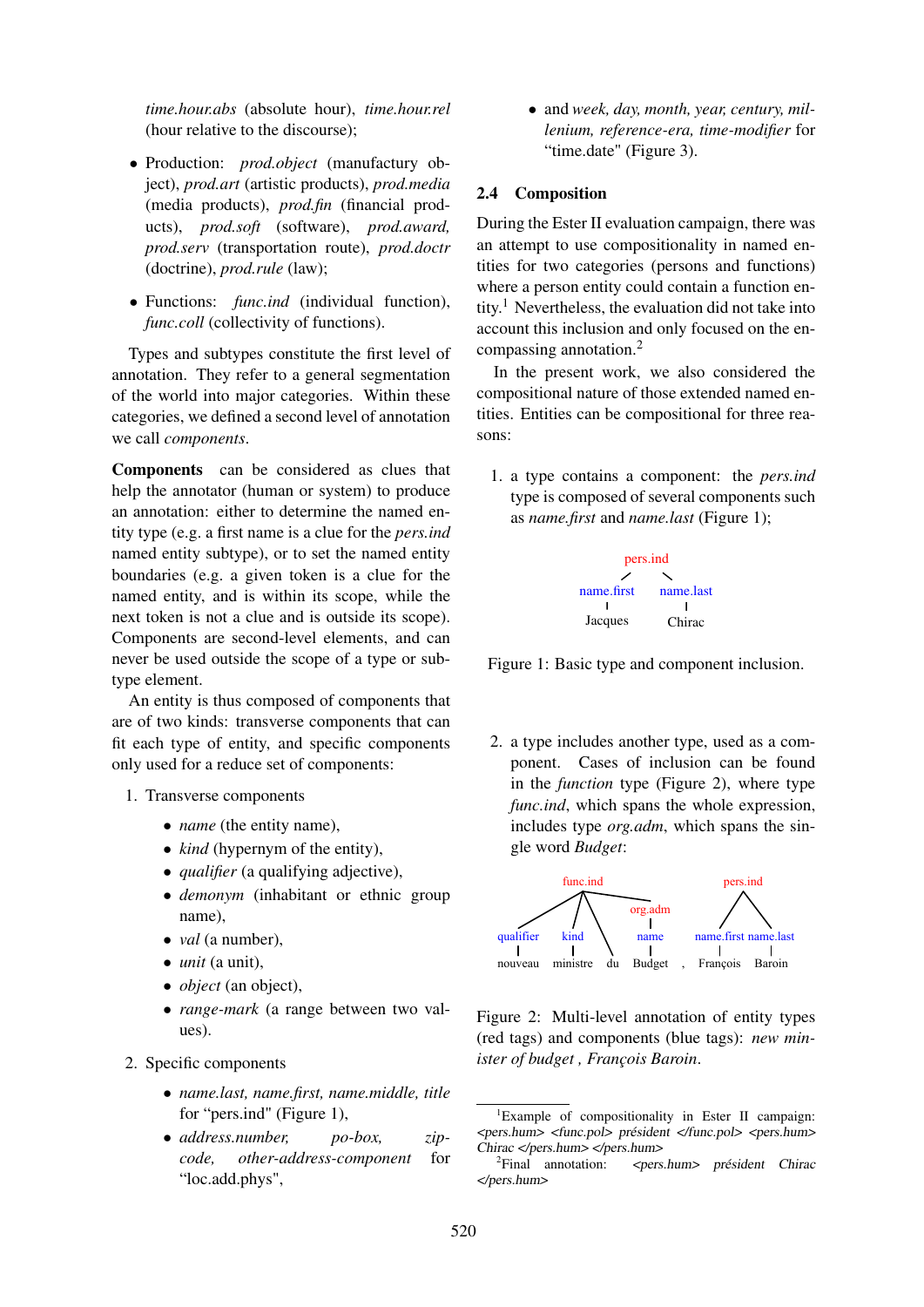3. in cases of metonymy (a term is substituted for another one in a relation of contiguity) and antonomasia (a proper name is used as a substantive and vice versa), where a type of entity is used to refer to another entity type (Figure 3). The type to which the entity intrinsically belongs is annotated. This entity is over-annotated with the type to which the expression belongs in the considered context:



Figure 3: Annotation with types (red tags) and components (blue tags) including metonymy: *since several months , Russia*. . .

### 2.5 Discussion

Due to its non-flat structure, the representation of compositionality in extended named entities is richer than that used so far in spoken language understanding, compared with Bonneau-Maynard et al. (2006) and Mori et al. (2008); due to its extended definition, it is also richer than that used in named entity detection, in contrast with Galliano et al. (2009) or Nadeau and Sekine (2007). This calls for novel ways to evaluate named entity detection systems.

A consequence of the representation's richer structure is an increased complexity in the evaluation methodology. The 1:1 comparisons applied to traditional, flat named entities must give way to the mapping-based approaches we will present in the next section.

Moreover, when working on speech, evaluating the results of systems applied to automatic speech transcriptions is central to real-world use cases. This leads us to the issue of evaluating named entity detection systems applied to noisy inputs (produced by automatic speech recognition systems) using references built on clean data (manual transcriptions). The reference projection approach we propose will be described in the second half of the next section.

#### 3 Evaluation methodology

We now come to the issues raised by the evaluation of automatically annotated extended named entities in speech transcripts. We first lay out the basic evaluation metrics (Section 3.1), then address the issues raised by compositionality (Section 3.2) and by ASR output errors (Section 3.3).

#### 3.1 Metrics

The metrics used in Named Entity extraction evaluation are precision  $(P)$ , recall  $(R)$ , and their weighted mean F-measure  $(F)$  (van Rijsbergen, 1979). They are easy to use, since they only require to determine whether a hypothesized entity element is correct or not.

Let  $Re f =$  total number of elements in the reference,  $Hyp =$  total number of elements in the hypothesis, and  $C =$  number of correct elements in the hypothesis. Precision is defined as the observed probability for a hypothesized element to be correct:

$$
P = \frac{C}{Hyp}
$$

In the same way, recall is the observed probability for a reference element to have been found:

$$
R = \frac{C}{Ref}
$$

F-measure is the weighted harmonic mean of P and R, generally balanced with  $\beta = 1$ :

$$
F = \frac{(1+\beta^2)RP}{\beta^2 P + R}
$$

The main issue in these metrics lies in their binary decision process: either an entity element is correct, or it is not, whereas we generally want finer control.

Errors in named entities are in fact bidimensional: their span or their type can be incorrect. It is interesting to count only "half an error" if one of the two is correct. Within each category, some errors can be considered as less severe than others (e.g., presence of a determiner in span errors, entity types with fuzzy boundaries in the annotation guide).

A popular alternative is to proceed with an *error enumeration* approach, such as the Slot Error Rate (SER) defined by Makhoul et al. (1999): collect the individual errors, sum a cost for each one and divide the total by the number of elements in the reference (the slots). In our case, we went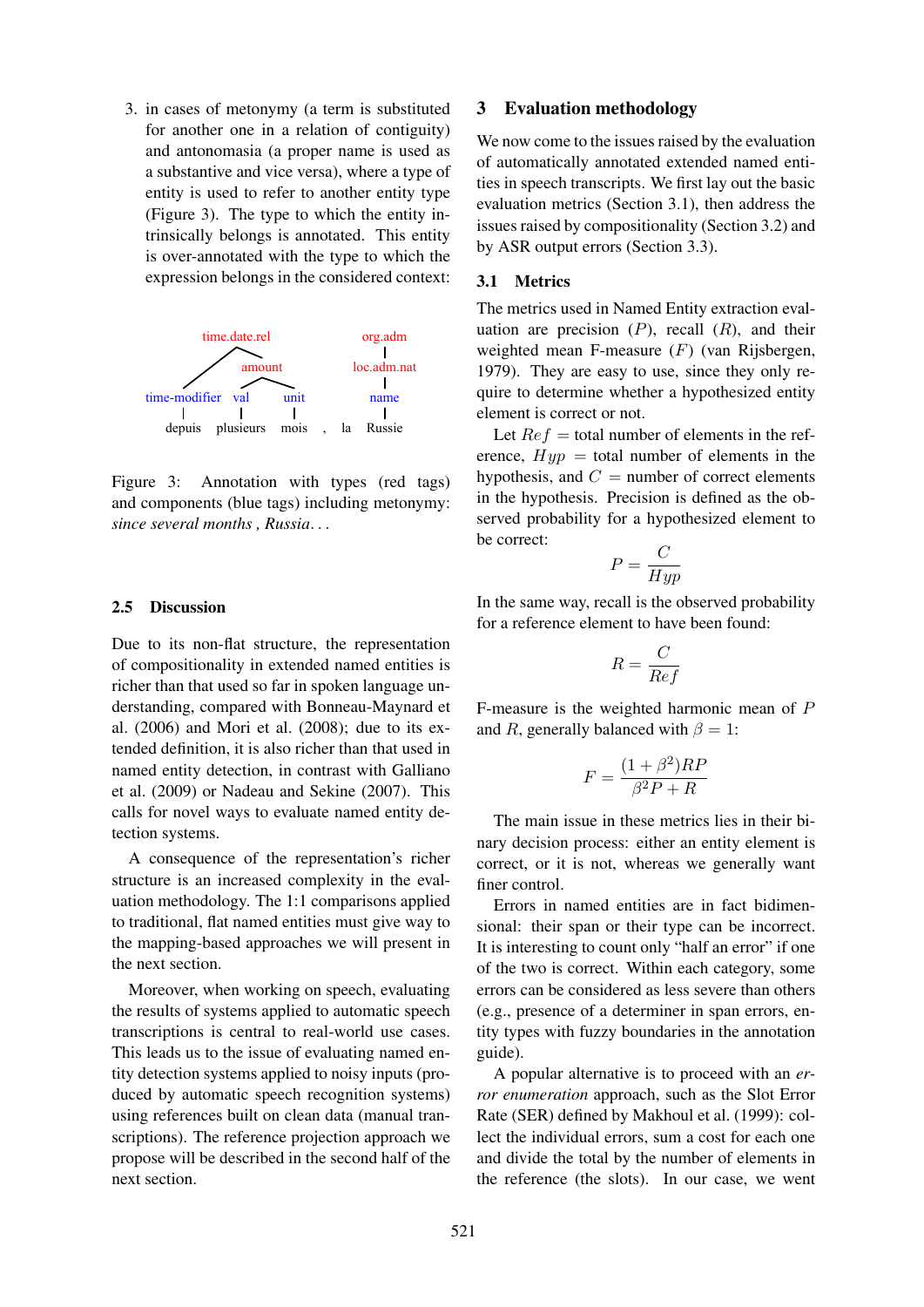for a simple weighting scheme where insertions  $(I)$ , deletions  $(D)$  and elements with errors both in span and in type  $(S_{ST})$  cost 1, while elements with errors only in either span  $(S_S)$  or type  $(S_T)$ cost 0.5. Span or type errors are substitutions  $(S_S,$  $S_T$ , and  $S_{ST}$ ).

We chose our final score as:

$$
SER = \frac{D + I + S_{ST} + 0.5 \times (S_S + S_T)}{Ref}
$$

Dividing by Ref normalizes the result, allowing us to compare results more easily across different files. This value is traditionally expressed as a percentage.

#### 3.2 Evaluation on manual transcriptions

For simple annotation guides with no compositionality, enumerating all errors is easy: a word can only be associated with at most one entity in the reference, and likewise in the hypothesis, so entities can be directly compared when they have common words without any ambiguity.

In our case, the annotation compositionality makes things harder. Entity elements (entities or components) can be nested, and words are usually associated to at least two elements: one entity and one component, and sometimes more. The enumeration phase needs to establish explicitly which hypothesis element should be compared with each reference element.

Building on methodologies used in speech diarization evaluation (Diarization Error Rate), we defined a *mapping* as a set of 1–1 associations between reference and hypothesis elements. Each element from one side can be associated to at most one from the other side, and a number of elements can remain unassociated on both sides. From a given mapping, an error list can be built, where associated elements result in either correct matches or substitutions, and unassociated elements result in insertions and deletions. Hence given a mapping, a score can be computed. The final score of a system is then defined as the minimal error rate attainable over all possible mappings.

Enumerating all possible mappings is unthinkable. Since the score is additive, and restricting the acceptable associations to elements with at least one common word, it becomes possible to apply a dynamic programming approach. We thus use a variant of the Viterbi algorithm where "time" is the word stream, "probability" the score and "hidden state" the associations.

The text is split into a series of segments cut where reference or hypothesis entities start or end. An empty association hypothesis is first created, then segments are handled in the text order.

Two phases are applied for each segment: the first one, *opening*, expands the association hypothesis set by combining each one with every possible association choice for each of the entities beginning at the segment start. Two constraints are applied at this level: an entity can only have zero or one association, and associations must not cross one another (i.e. parent-descendant links between entities must not be inverted when projected through the association set).

Once all hypotheses are built, the *closure* phase follows where ending entities are taken into account. The post-segment state of each association hypothesis is computed, including its score, and for every set of equivalent hypotheses in a dynamic programming sense, only the best score is kept.

Two association hypotheses are considered equivalent if, for every entity present in both closing and following segments, the specific hypothesized associations are identical. We underline that where no entity is present in the text (reference or hypothesis), only one association hypothesis is left. The same happens at the end of the text where the remaining association is the optimal one.

## 3.3 Generalization to automatic transcriptions

The main issue when evaluating a Named Entity extraction system over Automatic Speech Recognition (ASR) systems output is: what must be evaluated first? We can either evaluate *what is there* (the system annotation) or *what should have been there*.

A system should not be penalized for missing things that have been lost earlier in the pipeline, or extracting entities that were not actually said but are present in ASR output. This leads us to an evaluation methodology equivalent to that of manual transcriptions.

The ASR output is just considered as a distinct, independent document, to be annotated by humans and by systems, and the results are compared. The human annotation part becomes way more difficult. It is quite hard to annotate documents in which parts make no sense, where adjudication discussions can become endless. More sig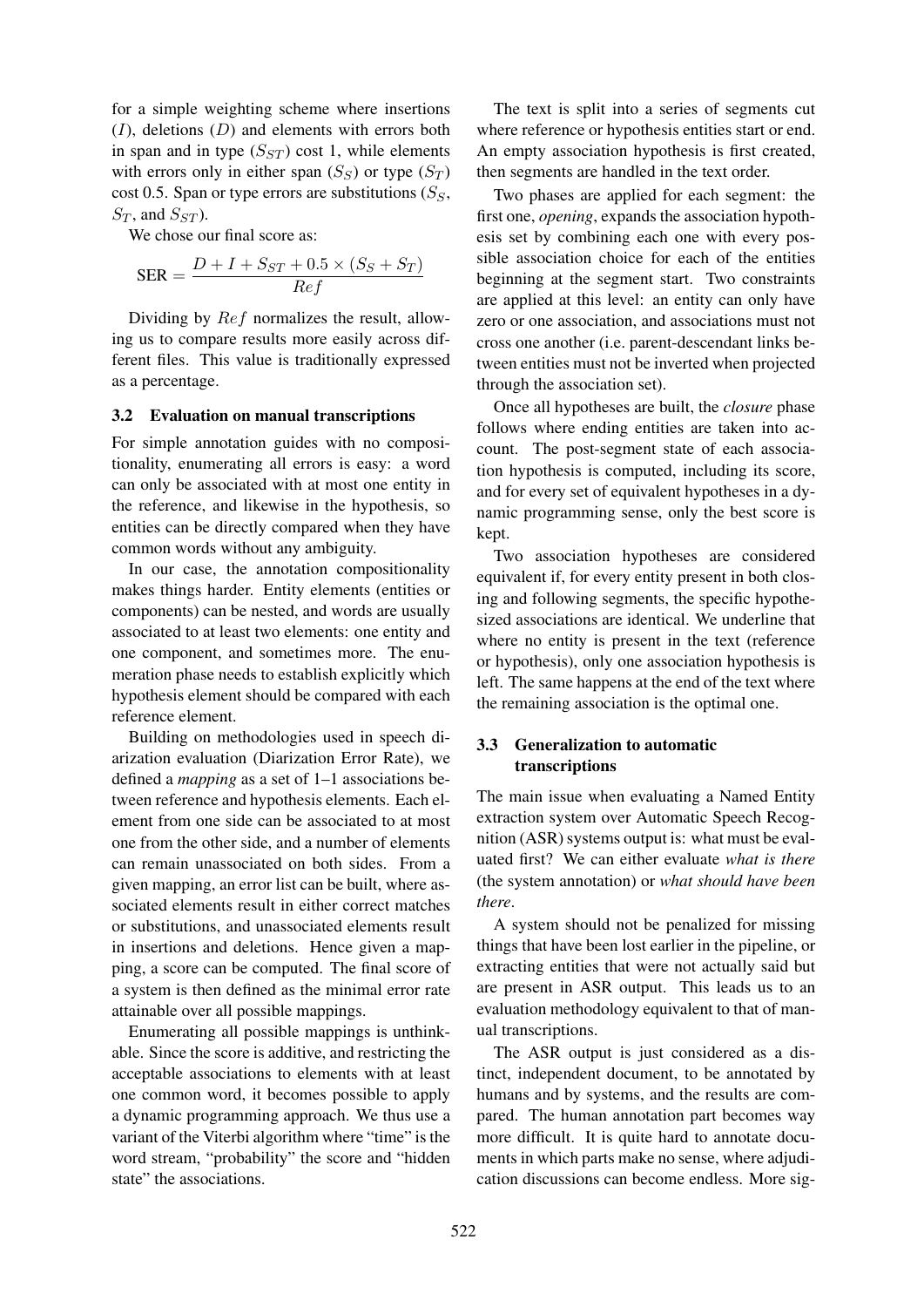nificantly for an application, ASR is a step in the document handling pipeline where the end user is only interested in the final result.

We thus decided to evaluate system performance compared to *what should have been there*, expecting the systems to find the entities present in the manual transcriptions whatever the quality of the ASR output. There is room thus for developers to try methodologies to cope with ASR errors using a higher-level understanding of annotations.

Reference projection. To evaluate system output from noisy text with a reference built from a clean text, we followed Burger et al. (1998) and Hirschman et al. (1999) who proposed to *project* the clean reference on the noisy text in order to build a new reference. That new reference then allows us to apply the clean text methodology.

This projection method consists in finding new positions for the frontiers through either a dynamic programming alignment (standard sclitetype ASR evaluation alignment) or a phone-level dynamic programming alignment using canonical phonetizations. They noticed the result was too strict frontier-wise and required reducing the weight of frontier errors to obtain significant results.

In Question Answering from speech transcripts evaluation, Moreau et al. (2010) required that QA systems extract answers to natural language questions from ASR outputs of broadcast news shows. The inherent application was to replay the sound segment containing the answer, with a time interval as an answer; it tolerated a time interval around the boundaries. The results were satisfactory.

We thus decided to project the clean reference on the noisy text following five steps:

- 1. Build a forced alignment of the reference text to the speech signal;
- 2. Extract the start and end times from the reference annotations using the alignment;
- 3. Select a tolerance time interval;
- 4. Find the ASR word frontiers within the tolerance intervals placed around the frontiers of reference entity elements;
- 5. Build a *fuzzy* reference when multiple frontiers are possible.

A fuzzy reference means that each reference element can have multiple frontiers, which is equivalent to having multiple references, and choosing the one that gives the best score for the system. The number of possible references is way too large and the enumeration has to be done locally and coupled with the Viterbi alignment to reduce the search space to tolerable limits.

Apart from the alignment algorithm, the main difficulty is that a structurally correct reference post-projection does not always exist. Indeed, the ASR system may not output words where an entity element is supposed to be, or may merge small words into a larger one, preventing from fitting all reference elements to the available words. Such colliding elements have to be handled and we decided when encountered to remove one arbitrarily. They are rare enough for that decision to have a minor impact on the scores.

A more satisfactory method would be to merge the colliding elements into one when possible, creating reference elements with multiple acceptable types. Figure 4 illustrates the results of building a fuzzy reference.



Figure 4: Example of a fuzzy reference built by temporal alignment of clean reference and noisy transcript

The top part of the figure shows the manual reference (clean reference), with a *pers.ind* entity "Benoït Magimel" which is decomposed into two components *name.first* "Benoït" and *name.last* "Magimel". In the middle, the temporal line shows the results of the forced alignment of these words on the audio signal.

In the lower part of the figure is the ASR result, "recevrons Benoït magie mais l' acteur", with its own temporal positions as given by the ASR system itself. Accepting any frontier within an interval then gives us the final fuzzy reference at the bottom, where the *name.first* component and the associated *pers.ind* can either start before "re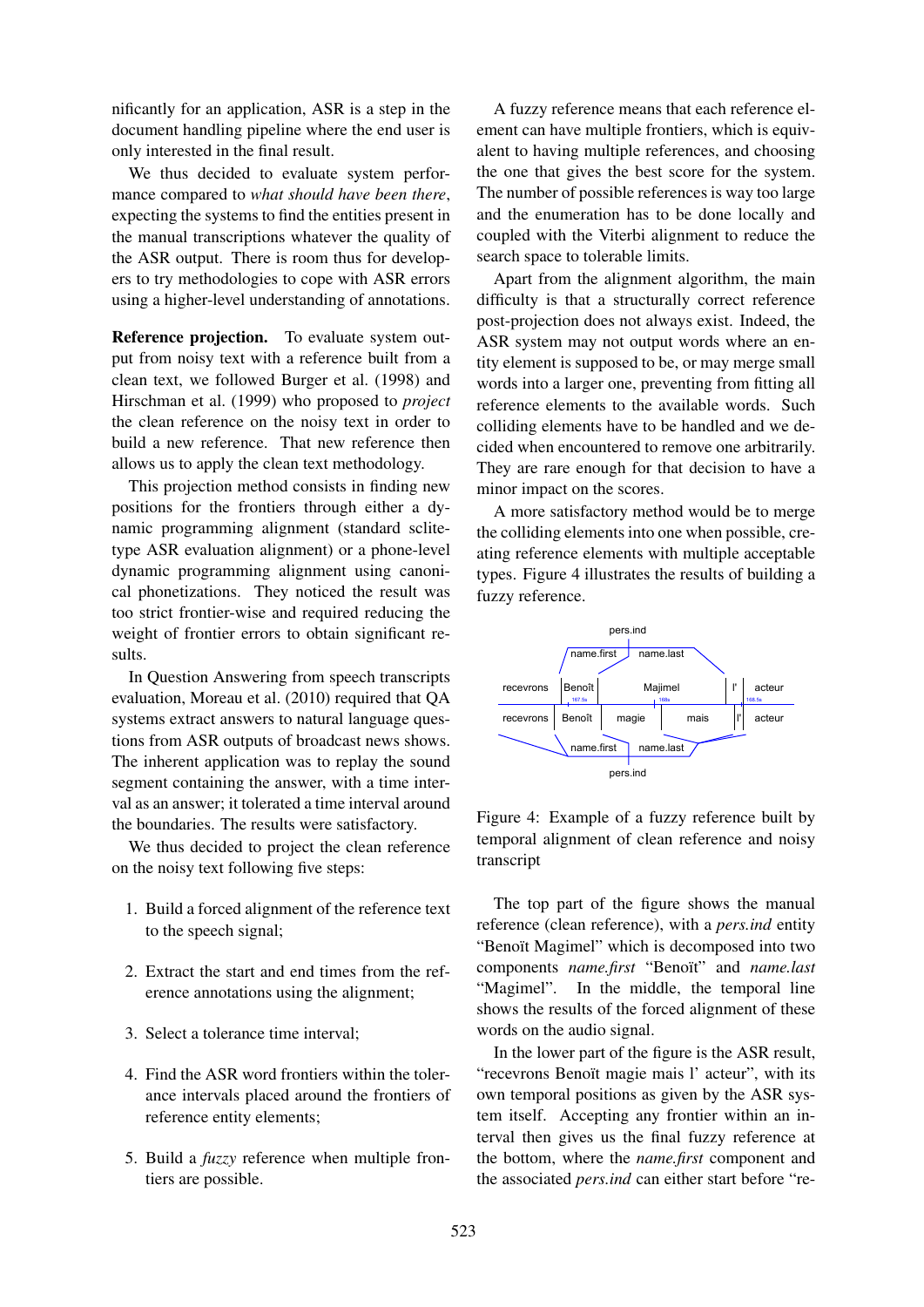cevrons" or just after, the *name.first—name.last* transition still happens after "Benoït", and the *name.last* and complete entity can stop either after "magie", "mais" or "l"'.

In our case, all systems gave the same hypothesis with "Benoït" as both *pers.ind* and *name.first*, which gave them one correct (the *name.first*), one bad frontier (the *pers.ind*) and one miss (the *name.last*). A more advanced system could have used "Benoït" as a trigger to search for "Magimel", and other last names associated with that specific first name, in a phonetic representation of the following words, or in the signal itself. Then, it may have output "magie mais" or "magie mais l"' as the last name. It is interesting to note that either hypothesis would have ended with a perfect score for the system. That example shows how the fuzzy projection methodology opens the door to the evaluation of more advanced systems that try to use higher-level knowledge to see through the ASR system errors.

An interesting and useful side effect of the mapping methodology we used is that the chosen mapping is human-readable. One can check what associations were chosen and in the ASR case what frontiers were selected among the possible ones. This is useful for both error analysis and convincing oneself of the quality of the evaluation measure. It also makes it possible to merge all of the systems outputs in an evaluation and collate the errors in order to help correct the references more efficiently where needed.

## 4 Quaero evaluation results

As an illustration of the use of the extended named entities and of the evaluation methods introduced above, we present here an evaluation of extended named entity recognition from speech transcripts, which we organized in the context of the project Quaero. The task consisted in extracting and categorizing a large number of named entities in transcriptions of broadcast spoken data in French. Three teams participated, each with one NER system.

The training data were those of the Ester II evaluation campaign: 188 shows from various sources have been manually transcribed and annotated given this new definition of extended named entities (Table 1, Training). The test data were composed of test and development data from the Quaero 2010 ASR evaluation (Table 1,

Test) (Lamel, 2010). Several test data versions were provided:

- a manual transcription prepared by a human expert,
- three different ASR outputs (ASR1, ASR2, ASR3) with a word error rate (WER) ranging from 20.96% to 27.44% (Table 1, last three rows), and
- an improved version of the ASR1 output, where punctuation and capitalization have been automatically added (ASR1+).

The training data consisted of Broadcast News data (BN) while the test data included Broadcast News data and more varied data including talk shows and debates (Broadcast Conversations, BC; see Table 1, last two columns). One of the objectives of this work was to measure the robustness of the NER systems against different types of data and unknown types of data.

| Data<br>Inf.    | Training |        | Test Test BN Test BC |               |
|-----------------|----------|--------|----------------------|---------------|
| # shows         | 188      | 18     | 8                    | 10            |
| $\#$ lines      | 43289    | 5637   | 1704                 | 3933          |
| # distinct      | 39639    | 10139  | 5591                 | 6836          |
| words           |          |        |                      |               |
| # words         | 1251586  | 97871  | 32951                | 64920         |
| # types         | 113885   | 5523   | 2762                 | 2761          |
| # distinct      | 41       | 32     | 28                   | 29            |
| types           |          |        |                      |               |
| $\#$ compon.    | 146405   | 8902   | 4541                 | 4361          |
| # distinct      | 29       | 22     | 22                   | 21            |
| compon.         |          |        |                      |               |
| <b>WER ASR1</b> |          | 20.96% | 16.32%               | 23.34%        |
| <b>WER ASR2</b> |          | 21.56% | 18.77%               | 22.99%        |
| <b>WER ASR3</b> |          | 27.44% |                      | 24.06% 29.18% |

Table 1: Data description.

Table 2 shows the results of the three participating NER systems, with a breakdown into broadcast news and broadcast conversations.

On the manual transcriptions, values of slot error rate (SER) ranged from 33.3% to 48.9% for the NER systems on the whole data. Similarly to the ASR systems, NER systems obtained better SER (from 29.7% to 42.7%) on broadcast news than on broadcast conversations (37% to 55.3%).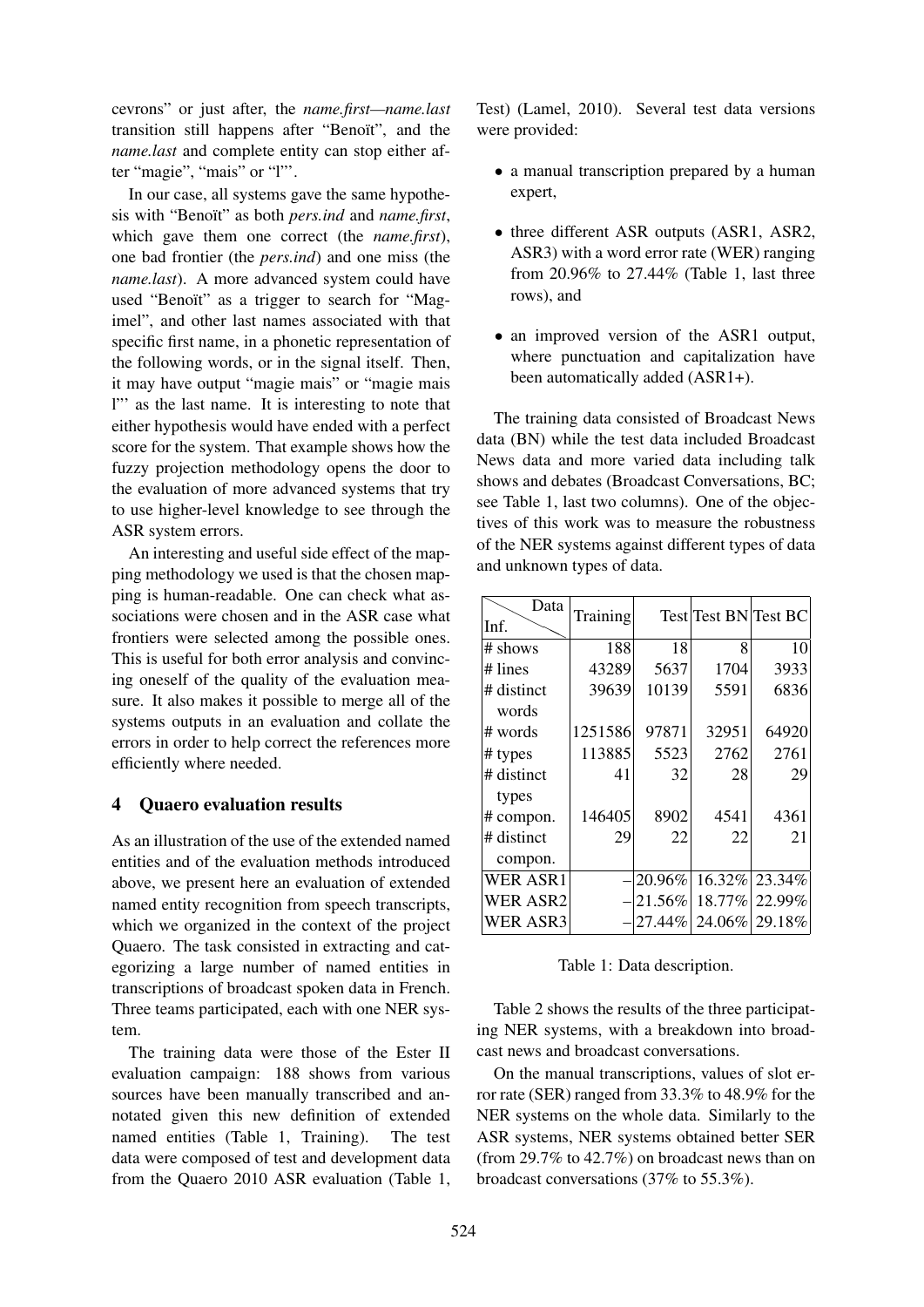|                | Whole data                          |                  |         |                  |       |  |  |
|----------------|-------------------------------------|------------------|---------|------------------|-------|--|--|
|                | Man.                                | ASR <sub>1</sub> | $ASR1+$ | ASR <sub>2</sub> | ASR3  |  |  |
| P <sub>1</sub> | 48.9%                               | 71.4%            | 71.1%   | 68.3%            | 75.2% |  |  |
| P <sub>2</sub> | 33.3%                               | $61.1\%$         | 66.3%   | 59.3%            | 63.2% |  |  |
| P <sub>3</sub> | 41.0%                               | 72.2%            | 68.7%   | 70.7%            | 72.9% |  |  |
|                | <b>Broadcast News data</b>          |                  |         |                  |       |  |  |
| P <sub>1</sub> | 42.7%                               | 55.3%            | 52.7%   | 58.5%            | 61.4% |  |  |
| P <sub>2</sub> | 29.7%                               | 48.5%            | 53.8%   | 52.2%            | 53.5% |  |  |
| P <sub>3</sub> | 39.1%                               | 55.6%            | 54.5%   | 60.3%            | 61.8% |  |  |
|                | <b>Broadcast Conversations data</b> |                  |         |                  |       |  |  |
| P <sub>1</sub> | 55.3%                               | 87.9%            | 89.9%   | 78.3%            | 89.2% |  |  |
| P <sub>2</sub> | 37.0%                               | 73.9%            | 79.0%   | 66.6%            | 73.0% |  |  |
| P <sub>3</sub> | 43.0%                               | 89.3%            | 83.3%   | 81.2%            | 84.1% |  |  |

Table 2: SER results for the overall data, broadcast news data and broadcast conversations data. The ASR1+ column is a version of the ASR1 with automatically added punctuation and capitalization.

Obviously, the SER worsened when dealing with ASR outputs, which are all true case (*i.e.*, upper and lower case are those expected in normal text). The loss ranged from 19.4% (P1 on ASR2 with a 21.56% WER) to 33% (P2 on ASR1+ with 20.96% WER). It is interesting to note that the ASR1+ system, which is ASR1 with automatically added punctuation and capitalization at the beginning of sentences, hindered system P2.

Another interesting point is that the ASR2 output with a higher WER than the ASR1 system on the whole data allowed better performance for entity detection than the ASR1 output.

## 5 Conclusion and perspectives

In this paper, we presented a representation of structured named entities, and methods to evaluate the recognition of such structured named entities. We contributed a mapping between reference and hypothesis elements which allows us to enumerate errors and compute the value of the slot error rate. We also provided a projection of extended named entities from a clean reference to noisy texts produced by automatic speech transcription systems, which allows us to compute the slot error rate against what was actually said rather than against what was recognized by the ASR systems.

These extended named entities and evaluation algorithms have been used in the Quaero Named Entities on Spoken Data evaluation. Evaluation results are consistent with expectations, which is a first test of the validity of the method. Indeed, further work is planned to study more closely and more systematically the obtained alignments.

Compared to the recognition of standard named entities, this new task is harder for systems, but this new structuring will be useful to make information extraction more precise. Moreover, the evaluation methodology we proposed is very flexible and should be usable for other tasks such as syntactic analysis on spoken data. An interesting and useful side-effect of this mapping methodology is its human readability. This makes it easier to check the chosen associations, as well as the selected frontiers in the ASR case.

This work is useful for both error analysis and convincing oneself of the evaluation measure quality. It also makes it possible to merge all systems outputs in an evaluation and collate the errors to help correct the reference more efficiently where needed.

Due to the scarcity of annotated corpora in named entities, we plan to provide both guidelines and annotated corpora for free to the scientific community.

#### Acknowledgments

This work was partly realized as part of the Quaero Programme, funded by OSEO, French State agency for innovation and by the French ANR ETAPE project.

#### **References**

- Eckhard Bick. 2004. A named entity recognizer for Danish. In *Proc. of LREC*, Lisbon, Portugal.
- Hélène Bonneau-Maynard, Christelle Ayache, Frédéric Bechet, Alexandre Denis, Anne Kuhn, Fabrice Lefèvre, Djamel Mostefa, Mathieu Quignard, Sophie Rosset, Christophe Servan, and Joanne Villaneau. 2006. Results of the French Evalda-Media evaluation campaign for literal understanding. In *Proc. of LREC*, pages 2054–2059, Genoa, May.
- John D. Burger, David Palmer, and Lynette Hirschman. 1998. Named entity scoring for speech input. In *Proc. of COLING*, pages 201–205.
- Sam Coates-Stephens. 1992. The analysis and acquisition of proper names for the understanding of free text. *Computers and the Humanities*, 26:441–456.
- Michael Fleischman and Eduard Hovy. 2002. Fine grained classification of named entities. In *Proc. of COLING*, pages 1–7. Association for Computational Linguistics.